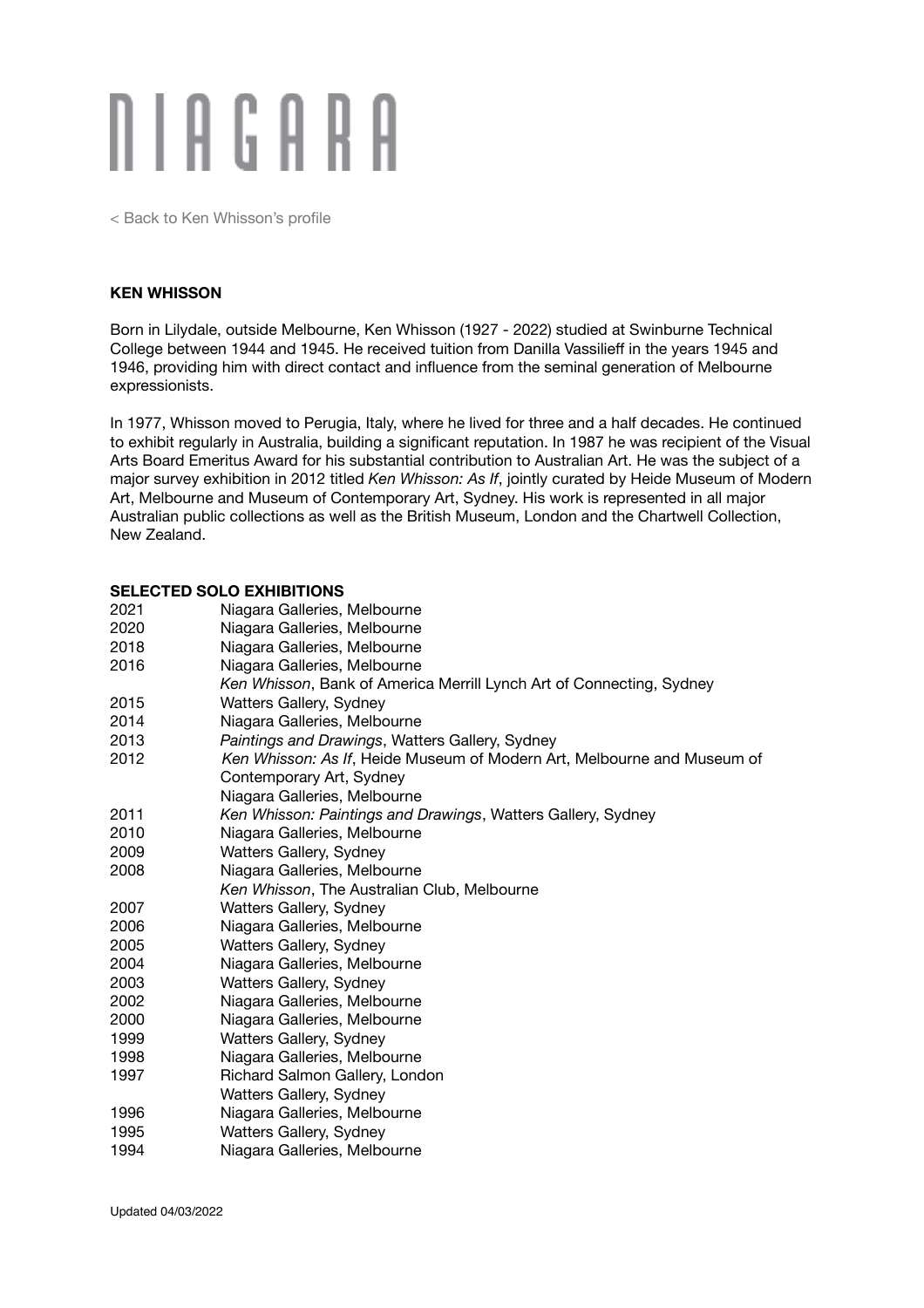| 1993                              | Watters Gallery, Sydney                                                           |  |
|-----------------------------------|-----------------------------------------------------------------------------------|--|
| 1992                              | Pinacotheca, Melbourne                                                            |  |
| 1991                              | Watters Gallery, Sydney                                                           |  |
| 1990                              | Ken Whisson: A survey, Pinacotheca, Melbourne and touring                         |  |
|                                   | Ken Whisson, 20 Drawings from 1973 to 1989, Cannibal Pierce Galerie Australienne, |  |
|                                   | St. Denis, France                                                                 |  |
| 1989                              | Watters Gallery, Sydney                                                           |  |
|                                   | Ray Hughes Gallery, Sydney                                                        |  |
| 1988                              | Ken Whisson Photographs, Cannibal Pierce Galerie Australienne, St. Denis, France  |  |
| 1987                              | Ken Whisson Paintings 1957–1985, Broken Hill Art Gallery, New South Wales and     |  |
|                                   | touring                                                                           |  |
| 1986                              | Watters Gallery, Sydney                                                           |  |
|                                   | 312 Lennox Street, Melbourne                                                      |  |
| 1985                              | Ray Hughes Gallery, Sydney                                                        |  |
| 1984                              | The Paintings and Drawings of Ken Whisson, Contemporary Art Society Gallery,      |  |
|                                   | Adelaide                                                                          |  |
|                                   | Watters Gallery, Sydney                                                           |  |
|                                   | Hughes Gallery, Sydney                                                            |  |
| 1983                              | Ray Hughes Gallery, Brisbane                                                      |  |
|                                   | Pinacotheca, Melbourne                                                            |  |
|                                   | Watters Gallery, Sydney                                                           |  |
| 1981                              | Watters Gallery, Sydney                                                           |  |
| 1980                              | Ray Hughes Gallery, Brisbane                                                      |  |
|                                   | Watters Gallery, Sydney                                                           |  |
|                                   | Ray Hughes Gallery, Brisbane                                                      |  |
|                                   | Ken Whisson: Selected Paintings, RMIT Gallery, Melbourne                          |  |
| 1978                              | Ken Whisson: Selected Paintings, RMIT Gallery, Melbourne                          |  |
| 1977                              | Ken Whisson, Ballarat Fine Art Gallery                                            |  |
| 1976                              | Ray Hughes Gallery, Brisbane                                                      |  |
|                                   | Macquarie Galleries, Sydney                                                       |  |
| 1974                              | Macquarie Galleries, Sydney                                                       |  |
|                                   | Macquarie Galleries, Canberra                                                     |  |
| 1973                              | Ray Hughes Gallery, Brisbane                                                      |  |
|                                   | Latrobe Valley Arts Centre, Victoria                                              |  |
| 1972                              | Gallery A, Melbourne                                                              |  |
|                                   | Macquarie Galleries, Sydney                                                       |  |
| 1968                              | Strines, Melbourne                                                                |  |
|                                   | Chester Beatty Research Institute, London                                         |  |
| 1967                              | Macquarie Galleries, Sydney                                                       |  |
| 1966                              | Gallery A, Melbourne                                                              |  |
| 1965                              | Macquarie Galleries, Sydney                                                       |  |
| 1963                              | South Yarra Gallery, Melbourne                                                    |  |
| 1962                              | Barry Stern Galleries, Sydney                                                     |  |
| 1961                              | Victorian Artists Society, Melbourne                                              |  |
| 1960                              | Victorian Artists Society, Melbourne                                              |  |
| 1957                              | Victorian Artists Society, Melbourne                                              |  |
| 1956                              | Victorian Artists Society, Melbourne                                              |  |
| 1952                              | Lower Kozminisky Gallery, Melbourne                                               |  |
|                                   |                                                                                   |  |
| <b>SELECTED GROUP EXHIBITIONS</b> |                                                                                   |  |

2018 *Blue Chip XX: The Collectors' Exhibition*, Niagara Galleries, Melbourne 2017 *Ponyland: The Big Pony Show,* Logan Art Gallery, Queensland *Artist Profile, Australasian Painters 2007-2017,* Orange Regional Gallery, New South Wales *A Selection From a Distinguished Private Collection,* Watters Gallery, Sydney *Blue Chip XIX: The Collectors' Exhibition,* Niagara Galleries, Melbourne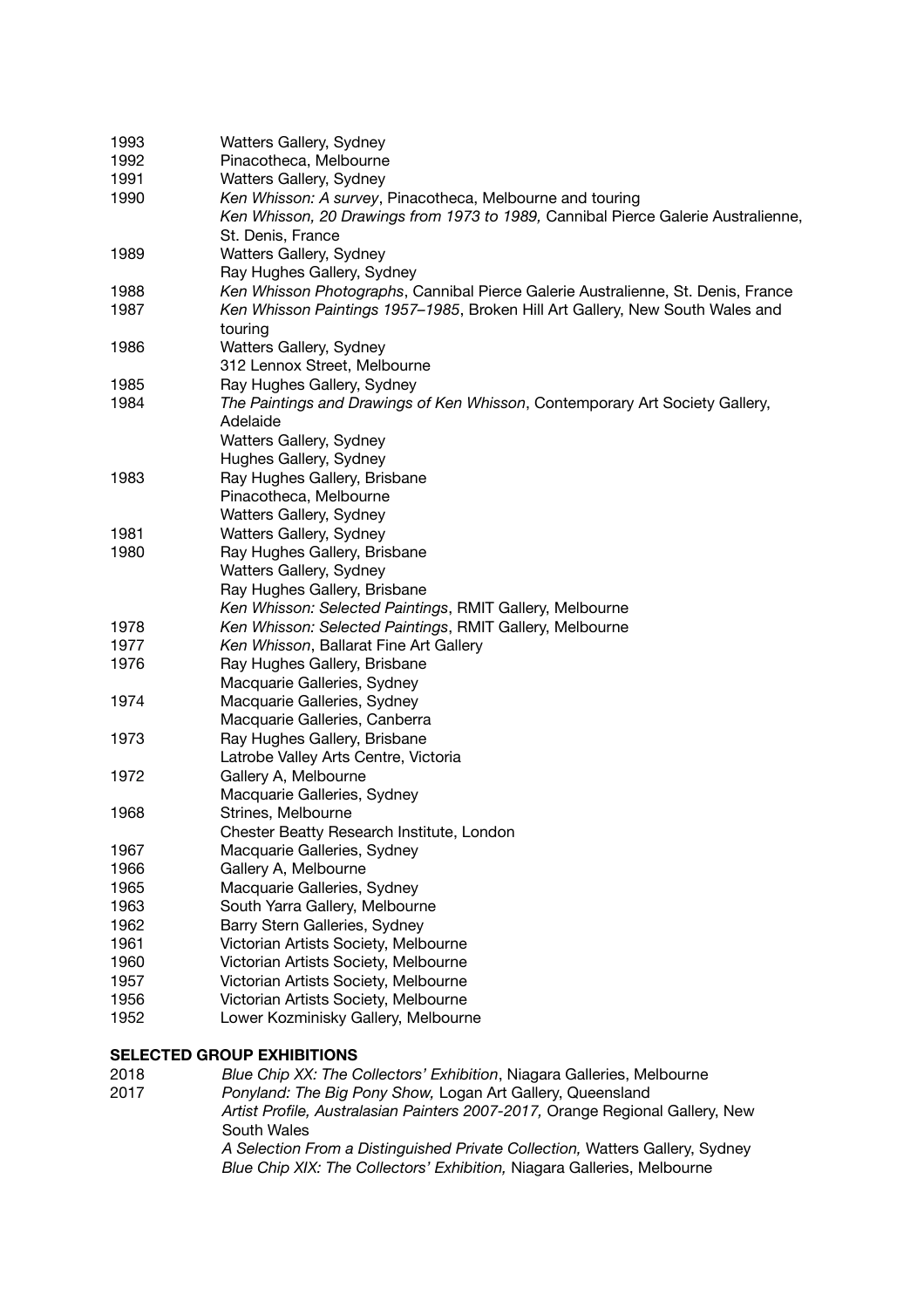| 2016 | Recent Acquisitions: Port Phillip City Collection 2015-2016, The Gallery, St                                                                                 |
|------|--------------------------------------------------------------------------------------------------------------------------------------------------------------|
|      | Kilda Town Hall                                                                                                                                              |
| 2016 | KIAF 2016 / ART SEOUL, Seoul COEX Hall A & B, Korea                                                                                                          |
|      | Painting. More Painting, ACCA, Melbourne                                                                                                                     |
|      | Panorama, TarraWarra Museum of Art, Victoria                                                                                                                 |
|      | Blue Chip XVIII: The Collectors' Exhibition, Niagara Galleries, Melbourne                                                                                    |
| 2015 | Country & Western: landscape re-imagined, Perc Tucker Regional Gallery, Townsville,                                                                          |
|      | Queensland                                                                                                                                                   |
|      | Blue Chip XVII: The Collectors' Exhibition, Niagara Galleries, Melbourne                                                                                     |
| 2014 | Melbourne Art Fair, Royal Exhibition Building, Melbourne                                                                                                     |
|      | Blue Chip XVI: The Collectors' Exhibition, Niagara Galleries, Melbourne                                                                                      |
|      | Solitaire, TarraWarra Museum of Art, Victoria                                                                                                                |
| 2013 | Australia, Royal Academy of Arts, London                                                                                                                     |
|      | Blue Chip XV: The Collectors' Exhibition, Niagara Galleries, Melbourne                                                                                       |
|      | Sea of Dreams, Port Phillip Bay 1915-2013 (Part Two), Mornington Peninsula Regional                                                                          |
|      | Gallery, Mornington Peninsula, Victoria                                                                                                                      |
| 2012 | Korea International Art Fair, Niagara Galleries, COEX, Seoul, Korea<br>Melbourne Art Fair, Royal Exhibition Building, Melbourne                              |
|      | Blue Chip XIV: The Collectors' Exhibition, Niagara Galleries, Melbourne                                                                                      |
| 2011 | Korea International Art Fair, Niagara Galleries, COEX, Seoul, Korea                                                                                          |
|      | Out of Australia: Prints and Drawings from Sidney Nolan to Rover Thomas, British                                                                             |
|      | Museum, London                                                                                                                                               |
|      | Heads, Utopia Art Sydney, Sydney                                                                                                                             |
|      | Blue Chip XIII: The Collectors' Exhibition, Niagara Galleries, Melbourne                                                                                     |
| 2010 | Freehand: Recent Australian Drawing, Heide Museum of Modern Art, Melbourne                                                                                   |
|      | Korea International Art Fair, COEX, Seoul, Korea                                                                                                             |
|      | Melbourne Art Fair, Royal Exhibition Building, Melbourne                                                                                                     |
|      | Blue Chip XII: The Collectors' Exhibition, Niagara Galleries, Melbourne                                                                                      |
| 2009 | Making It New: Focus on Contemporary Australian Art, Museum of Contemporary Art,                                                                             |
|      | Sydney                                                                                                                                                       |
|      | Auckland Art Fair, New Zealand                                                                                                                               |
|      | Step Right Up!, Albury City Art Gallery, New South Wales and The Arts Centre,                                                                                |
|      | Melbourne                                                                                                                                                    |
| 2008 | Order & Dissent: Works from the Heide Collection, Heide Museum of Modern Art,                                                                                |
|      | Melbourne                                                                                                                                                    |
|      | Rimbaud/Rambo, Neon Park, Melbourne                                                                                                                          |
|      | Melbourne Art Fair, Royal Exhibition Building, Melbourne                                                                                                     |
| 2007 | Bloodlines: Art and the Horse, Hawkesbury Regional Gallery, New South Wales and                                                                              |
|      | touring                                                                                                                                                      |
| 2006 | The Fleurieu Art Prize Exhibition, McLaren Vale, South Australia                                                                                             |
|      | Melbourne Art Fair, Royal Exhibition Building, Melbourne                                                                                                     |
| 2005 | Aerial View: The Reconfiguring of Painting, Hayward Gallery, London                                                                                          |
| 2004 | Artists for Kids Culture: 2005 Annual Art Exhibition and Auction, Melbourne                                                                                  |
|      | Home Sweet Home: Works from the Peter Fay Collection, National Gallery of                                                                                    |
|      | Australia, Canberra                                                                                                                                          |
|      | Drawing Biennale, ANU Drill Hall Gallery, Canberra                                                                                                           |
|      | Penetralia: Art and Psychoanalysis in Melbourne, 1940-2004, RMIT Gallery,                                                                                    |
|      | Melbourne                                                                                                                                                    |
| 2003 | Blue Chip V: The Collectors' Exhibition, Niagara Galleries, Melbourne                                                                                        |
| 2002 | Melbourne Art Fair, Royal Exhibition Building, Melbourne                                                                                                     |
| 2001 | Blue Chip IV: The Collectors' Exhibition, Niagara Galleries, Melbourne<br>The Sense We Make: Australian Art from the Orica Collection, The Ian Potter Museum |
|      | of Art, Melbourne                                                                                                                                            |
|      | Octane: Celebrating 80 Years of the Royal Australian Air Force, Global Arts Link,                                                                            |
|      | Ipswich, Queensland                                                                                                                                          |
| 2000 | Melbourne Art Fair, Royal Exhibition Building, Melbourne                                                                                                     |
|      |                                                                                                                                                              |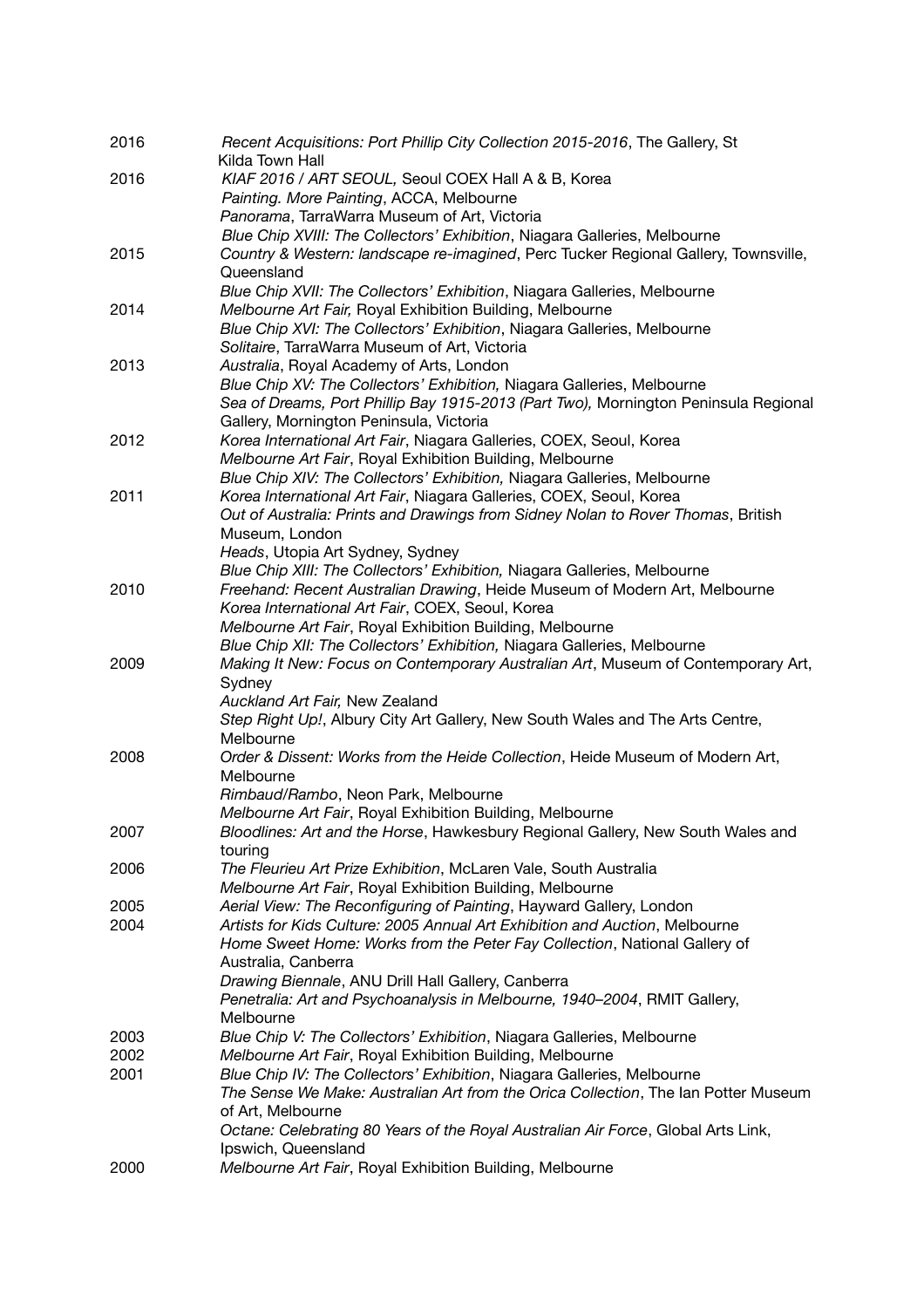| 1999 | On the Road: The Car in Australian Art, Heide Museum of Modern Art, Melbourne            |
|------|------------------------------------------------------------------------------------------|
| 1998 | The Laverty Collection, Museum of Contemporary Art, Sydney                               |
| 1997 | The Urban Edge: Historical and Contemporary Works from the Queensland Art Gallery        |
|      | Collection, Queensland Art Gallery, Brisbane                                             |
|      | A Face in the Crowd, National Portrait Gallery, Canberra                                 |
| 1996 | Hidden Treasures 11: Art in Corporate Collections, S.H. Ervin Gallery, Sydney            |
| 1995 | Summer 95-96, Watters Gallery, Sydney                                                    |
| 1994 | Drawing on Inspiration, Ivan Dougherty Gallery, Sydney                                   |
| 1993 | Works from the Collection, Museum of Contemporary Art, Brisbane                          |
| 1992 | Contemporary Australian Drawings from the Collection, Art Gallery of New South           |
|      | Wales, Sydney and touring                                                                |
| 1991 | Cross Currents: Contemporary New Zealand and Australian Art in the Chartwell             |
|      | Collection, Waikato Museum of Art & History, Hamilton, New Zealand                       |
|      | Her Story: Images of Domestic Labour in Australian Art, S.H. Ervin Gallery, Sydney       |
| 1990 | Harbour Hymns, City Songs; Visions of Sydney from the Collection, Art Gallery of         |
|      | New South Wales, Sydney                                                                  |
|      | Art on the Campus, Ivan Dougherty Gallery, Sydney                                        |
|      | Gallery 5, Vidal, Venice, Italy                                                          |
| 1989 | Prints and Australia: Pre-settlement to Present, National Gallery of Australia, Canberra |
|      | Joseph Brown Collection, Art Gallery of New South Wales, Sydney                          |
|      | The Jack Manton Exhibition: Recent Works by Twelve Australian Artists, Queensland        |
|      | Art Gallery, Brisbane                                                                    |
| 1988 | Creating Australia: 200 Years of Art, Art Gallery of South Australia, Adelaide and ICCA  |
|      | Seventeen Australian Artists, Gallery 5, Vidal, Venice, Italy                            |
|      | The Great Australian Art Exhibition 1788-1988, touring all state galleries               |
|      | Drawing in Australia from 1770s to 1980s, National Gallery of Australia, Canberra        |
| 1987 | Painters and Sculptors: Diversity in Contemporary Art, Queensland Art Gallery and        |
|      | Museum of Modern Art, Saitama, Japan                                                     |
|      | Contemporary Art in Australia - A Review, Museum of Contemporary Art, Brisbane           |
| 1984 | The Australians, CDS Gallery, New York                                                   |
| 1983 | Twelve Australian Painters, Western Australian Art Gallery, Perth and Queensland Art     |
|      | Gallery, Brisbane                                                                        |
| 1983 | Some Recent Australian Works on Paper, Art Gallery of New South Wales, Sydney            |
|      | Recent Australian Painting: A Survey, 1970-1983, Art Gallery of South Australia,         |
|      | Adelaide                                                                                 |
| 1982 | Australian Painting and Sculpture 1956-1981, Art Gallery of New South Wales,             |
|      | Sydney                                                                                   |
|      | The Seventies: Australian Paintings and Tapestries from the Collection of the National   |
|      | Australia Bank, National Gallery of Victoria, Melbourne                                  |
| 1981 | Australian Perspecta 1981, Art Gallery of New South Wales, Sydney                        |
|      | Some Australian Drawings 1880-1980, Art Gallery of New South Wales, Sydney               |
| 1979 | Images: Aspects of Image Painting in the 1960s, Victorian College of the Arts Gallery,   |
|      | Melbourne                                                                                |
| 1978 | Pemandangan alam dan Khayal/Landscape and Image: A Selection of Australian Art           |
|      | of the 1970s, touring Indonesia                                                          |
|      |                                                                                          |

# **COLLECTIONS**

Allen Allen & Hemsley, Sydney Art Gallery of New South Wales, Sydney Art Gallery of South Australia, Adelaide Art Gallery of Western Australia, Perth Ballarat Fine Art Gallery, Victoria Bank of America Merrill Lynch Art Collection, Sydney Bathurst Art Gallery, New South Wales British Museum, London Broken Hill Art Gallery, New South Wales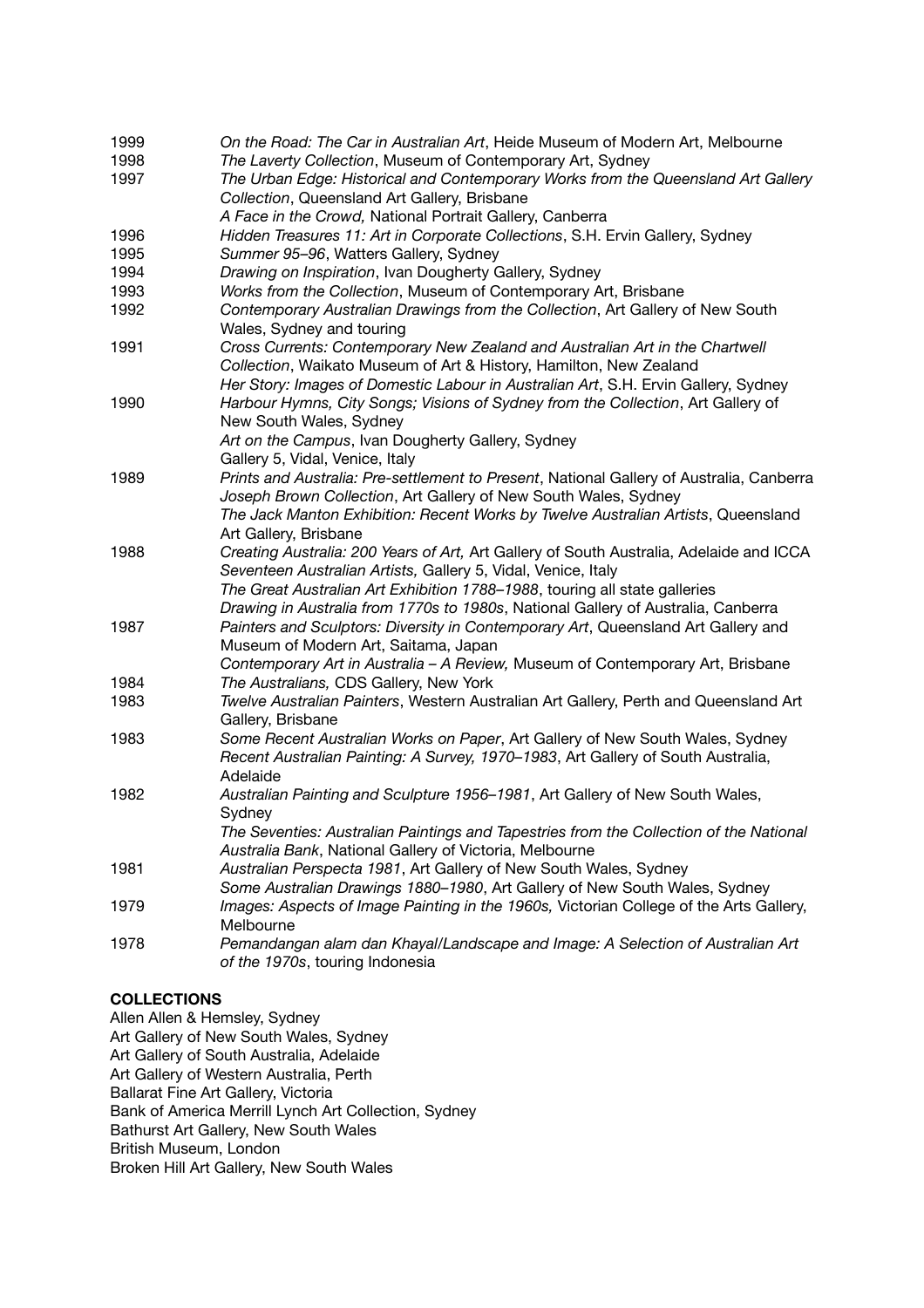Burnie Art Gallery, Tasmania Centre for Contemporary Art, New Zealand Chartwell Collection, Auckland Art Gallery, Toi o Tamaki, Auckland, New Zealand Dalby Regional Art Gallery, Queensland Kedumba Gallery, New South Wales Geelong Art Gallery, Victoria Heide Museum of Modern Art, Victoria Latrobe Valley Arts Centre, Victoria Leeuwin Estate, Western Australia McClelland Art Gallery, Victoria Museum of Contemporary Art, Sydney Muswellbrook Regional Arts Centre, New South Wales National Australia Bank, Sydney National Gallery of Australia, Canberra National Gallery of Victoria, Melbourne Newcastle Regional Art Gallery, New South Wales NRMA, Sydney Orange Regional Art Gallery, New South Wales Parliament House, Canberra Queensland Art Gallery, Brisbane Queensland University of Technology, Brisbane Singleton Municipality, Queensland Southern Cross University Art Museum, Queensland State Bank Sydney College of Advanced Education, New South Wales Sydney University, New South Wales Te Papa Tangarewa, Museum of New Zealand, Wellington University Art Museum, Queensland University of New England, New South Wales University of New South Wales, Sydney Warrnambool Art Gallery, Victoria Private collections, Australia and overseas

## **SELECTED BIBLIOGRAPHY**

CATALOGUES/BOOKS

*Ken Whisson*, Niagara Galleries, exhibition catalogue, Niagara Publishing, Melbourne, 2020 *Ken Whisson*, Niagara Galleries, exhibition catalogue, Niagara Publishing, Melbourne, 2018 *Blue Chip XX: The Collectors' Exhibition*, exhibition catalogue, Niagara Publishing, Melbourne, 2018 *Ponyland: The big pony show*, exhibition catalogue, Logan Art Gallery, Queensland, 2018 *Artist Profile, Australasian Painters 2007-2017,* exhibition catalogue, Orange Regional Gallery, New South Wales, 2017

*Recent Acquisitions: Port Phillip City Collection 2015-2016*, exhibition catalogue, The Gallery, St Kilda Town Hall, 2016, pp.18-19

John McPhee and Geoffrey Legge, *A Selection from a Distinguished Private Collection, exhibition catalogue*, Watters Gallery, Sydney, 2017

*Blue Chip XIX: The Collectors' Exhibition,* exhibition catalogue, Niagara Publishing, Melbourne, 2017 Stephanie Berlangieri,'Ken Whisson', *Painting. More Painting,* exhibition catalogue, ACCA, 2016, p. 148

*Ken Whisson,* exhibition catalogue, Niagara Publishing, Melbourne, 2016

*Blue Chip XVIII: The Collectors' Exhibition,* exhibition catalogue, Niagara Publishing, Melbourne, 2016 *Blue Chip XVII: The Collectors' Exhibition,* exhibition catalogue, Niagara Publishing, Melbourne, 2015 *Ken Whisson*, exhibition catalogue, Niagara Publishing, Melbourne, 2014

*Blue Chip XVI: The Collectors' Exhibition*, exhibition catalogue, Niagara Publishing, Melbourne 2014 *Solitaire*, exhibition catalogue, TarraWarra Museum of Art, Victoria, 2014

Sea of Dreams, Port Phillip Bay 1915-2013 (Part Two), exhibition catalogue, Mornington Peninsula Shire, Victoria, 2013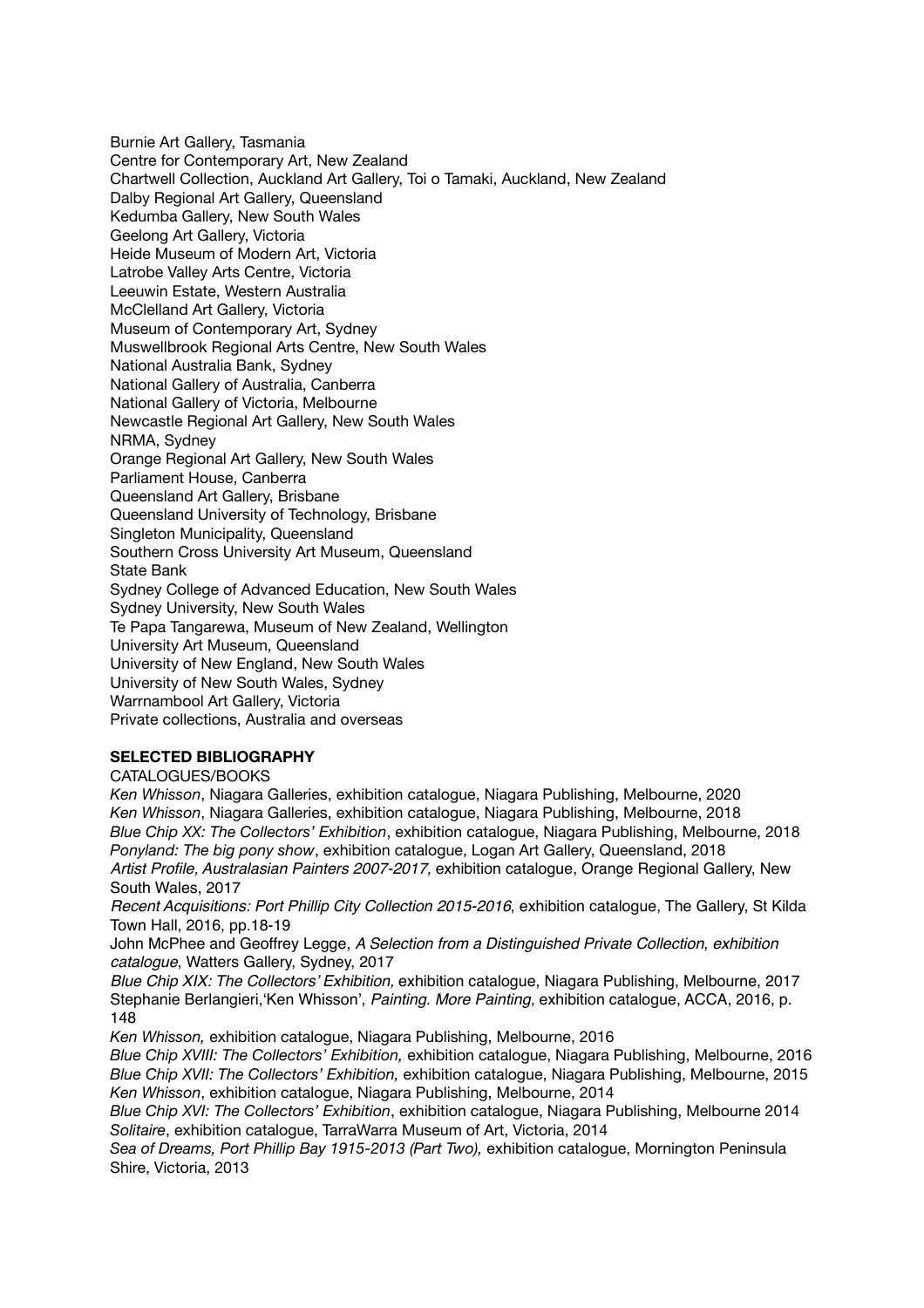*Ken Whisson: Paintings and Drawings*, exhibition catalogue, Watters Gallery, Sydney, 2013 *Australia*, exhibition catalogue, Royal Academy of Arts, London, 2013

*Blue Chip XV: The Collectors' Exhibition,* exhibition catalogue, Niagara Publishing, Melbourne, 2013 *Ken Whisson*, exhibition catalogue, Niagara Publishing, Melbourne, 2012

Glenn Barkley and Lesley Harding, *Ken Whisson: As If*, exhibition catalogue, Heide Museum of Modern Art, Melbourne and Museum of Contemporary Art, Sydney, 2012

*Blue Chip XIV: The Collectors' Exhibition,* exhibition catalogue, Niagara Publishing, Melbourne, 2012 *Ken Whisson: Paintings and Drawings*, exhibition catalogue, Watters Gallery, Sydney, 2011 Stephen Coppel, *Out of Australia: Prints and Drawings from Sidney Nolan to Rover Thomas*, exhibition catalogue, British Museum, London, 2011

*Blue Chip XIII: The Collectors' Exhibition,* exhibition catalogue, Niagara Publishing, Melbourne, 2011 Linda Michael, *Freehand: Recent Australian Drawing*, exhibition catalogue, Heide Museum of Modern Art, Melbourne, 2010

*Ken Whisson*, exhibition catalogue, Niagara Publishing, Melbourne, 2010

John McDonald, 'Ken Whisson', *The Australian Club Exhibitions Volume 1,* The Australian Club, Melbourne, 2010

*Blue Chip XII: The Collectors' Exhibition*, exhibition catalogue, Niagara Publishing, Melbourne, 2010 Bettina MacAulay and Brett Adlington, *Twelve Degrees of Latitude: Regional Gallery and University Art Collections in Queensland*, exhibition catalogue, Museum and Gallery Services Queensland Limited, Brisbane, 2009

Glen Barkley, *Making it New: Focus on Contemporary Australian Art*, Museum of Contemporary Art, Sydney, 2009

Greg O'Brien, 'This thing the brush does', *Making it New: Focus on Contemporary Australian Art*, Museum of Contemporary Art, Sydney, 2009

*Step Right Up!*, exhibition catalogue, Albury City Art Gallery, New South Wales, 2009 *Order & Dissent*, exhibition catalogue, Heide Museum of Modern Art, Melbourne, 2008

*The John McCaughey Memorial Prize: 50 Years,* National Gallery of Victoria, Melbourne, 2008

Peter Fay, 'Freshly dropped dung', and Glenn Barkley, 'A Game of dreams within dreams', *Bloodlines: Art and the Horse,* Hawkesbury Regional Gallery, New South Wales, 2007

Barbara Flynn (ed.), *Emerge and Review: A Look into the UBS Australian Art Collection*, UBS, Sydney, 2007

Gael Ramsay and Gordon Morrison*, Ballarat Fine Art Gallery: Highlights from the Collection*, Ballarat Fine Art Gallery, Victoria, 2006

Jingzhe Li, *Australian Contemporary Painting: The Classic Work of 42 Excellent Artists*, Shanghai People's Fine Arts Publishing House, China, 2006

Gina Lee, 'Ken Whisson', *2004 Drawing Biennale*, ANU Drill Hall Gallery, Canberra, 2004 *Ken Whisson: Paintings 1947–1999 with Writings and Talks by the Artist*, Niagara Publishing, Melbourne, 2001

Laura Murray Cree and Nevill Drury, *Australian Painting Now*, Craftsman House, New South Wales, 2000

Christopher Allen, *Art in Australia from Colonization to Post-modernism*, Thames & Hudson, London, 1997

Alan McCulloch, revised by Susan McCulloch, *The Encyclopedia of Australian Art*, Allen & Unwin, New South Wales, 1994

Nevill Drury, *Images 2: Contemporary Australian Painting*, Craftsman House, New South Wales, 1994 Mary Eagle and John Jones, *A Story of Australian Painting*, Macmillan, New South Wales, 1994 Peter and Susan Ward, *A Different Light: Australian Artists Working in Italy*, University of Queensland Press, Brisbane, 1991

John McDonald, 'Ken Whisson and the life of forms', *Ken Whisson: A Survey,* Pinacotheca, 1990 K Shepherd, 'A soldier at war with the picture', *Ken Whisson, 20 Drawings from 1973–1989*, Cannibal Pierce Galerie Australienne, St Denis, France, 1990

Daniel Thomas, *Creating Australia: 200 Years of Art 1788–1988*, International Cultural Corporation of Australia and Art Gallery of South Australia, Sydney, 1988

Tony Bond, 'Ken Whisson', *Twelve Australian Painters*, Art Gallery of Western Australia, Perth, 1983